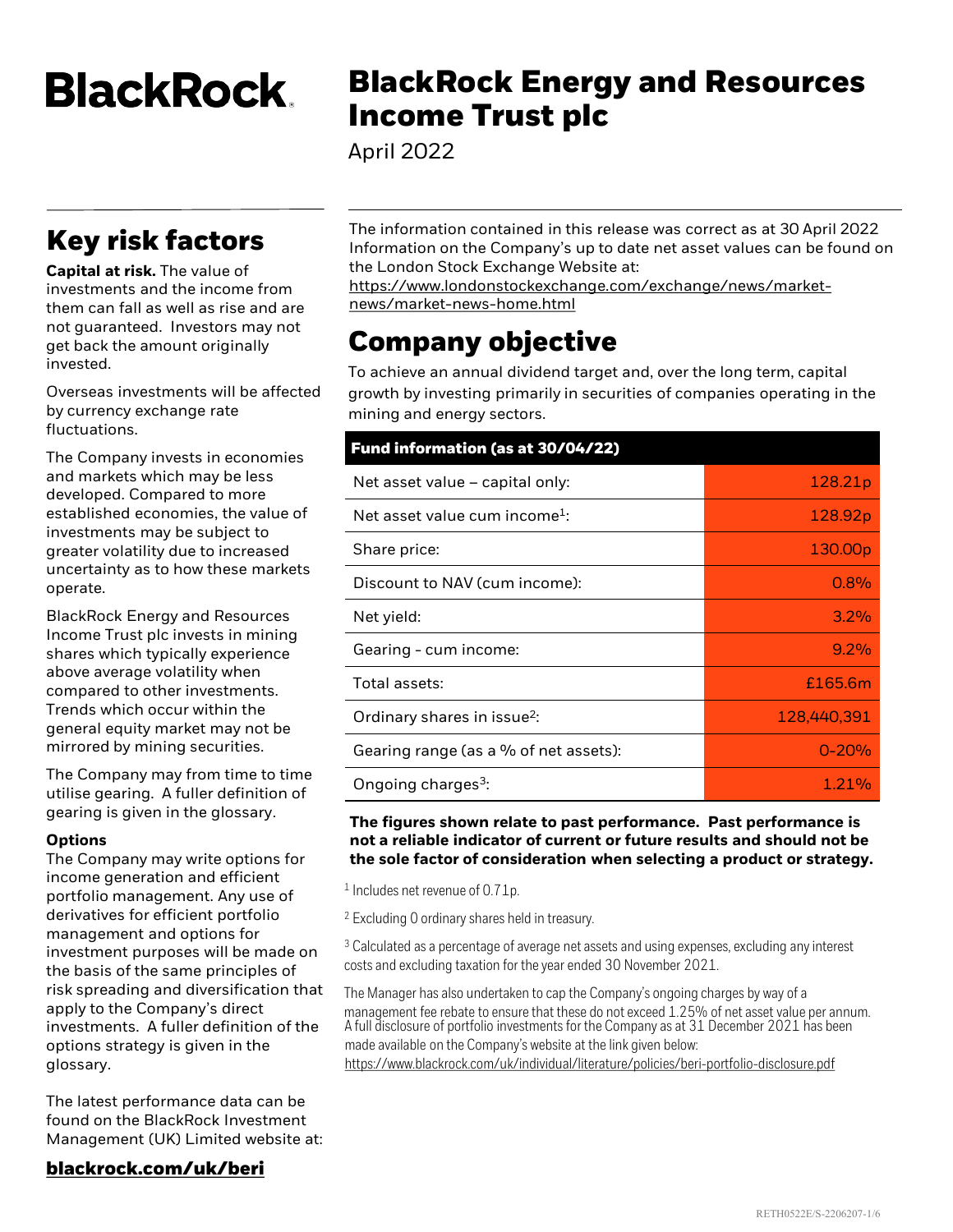# **Annual performance to the last quarter end (as at 31 March 2022)**

|                    | 31/03/21<br>31/03/22<br>$\frac{0}{0}$ | 31/03/20<br>31/03/21<br>$\frac{0}{0}$ | 31/03/19<br>31/03/20<br>$\frac{0}{0}$ | 31/03/18<br>31/03/19<br>$\frac{0}{0}$ | 31/03/17<br>31/03/18<br>$\frac{0}{0}$ |
|--------------------|---------------------------------------|---------------------------------------|---------------------------------------|---------------------------------------|---------------------------------------|
| Net asset<br>value | 45.5                                  | 84.0                                  | $-29.8$                               | 12.5                                  | $-3.7$                                |
| Share price        | 45.24                                 | 117.27                                | $-37.9$                               | 11.5                                  | $-0.06$                               |

### **Cumulative performance (as at 30/04/22)**

| <b>Sterling</b> | $1M\%$ | $3M\%$ | 6M%  | $1Y\%$ | 3Y%   | 5Y%   |
|-----------------|--------|--------|------|--------|-------|-------|
| Net asset value | $-1.6$ | 18.5   | 25.3 | 37.1   | 86.3  | 117.1 |
| Share price     | 2.4    | 19.2   | 33.1 | 39.1   | 101.3 | 129.0 |

### The figures shown relate to past performance. Past performance is not a reliable indicator of current or future results and should not be the sole factor of consideration when selecting a product or strategy.

The above Net Asset Value (NAV) performance statistics are based on a NAV including income with any dividends reinvested on the ex-dividend date, net of ongoing charges. The Company does not have in place any performance fee arrangements. A fuller definition of ongoing charges, which include the annual management fee, is given in the glossary.

Share price performance figures are calculated on a mid market basis in sterling terms with income reinvested on the ex-dividend date.

The performance of the Company's portfolio, or Net Asset Value ("NAV") performance, is not the same as share price performance and shareholders may not realise returns which are the same as NAV performance.

Sources: BlackRock, Datastream.

The latest performance data can be found on the BlackRock website at [blackrock.com/uk/beri](https://www.blackrock.com/uk/individual/products/investment-trusts/our-range/blackrock-energy-and-resources-income-trust/trust-information)

# **Ten largest investments (in % total assets order as at 30/04/22)**

| <b>Company</b>                | <b>Region of Risk</b> | % of Total<br><b>Assets</b> |
|-------------------------------|-----------------------|-----------------------------|
| Glencore                      | Global                | 6.7                         |
| Vale                          | Latin America         |                             |
| Equity                        |                       | 4.0                         |
| Bond                          |                       | 1.6                         |
| Shell                         | Global                | 3.1                         |
| Samsung                       | Global                | 2.8                         |
| <b>First Quantum Minerals</b> | Global                |                             |
| Equity                        |                       | 1.9                         |
| Bond                          |                       | 0.8                         |
| BHP                           | Global                | 2.6                         |
| <b>Suncor Energy</b>          | Canada                | 2.6                         |
| <b>RWE</b>                    | Germany               | 2.5                         |
| ConocoPhillips                | Global                | 2.5                         |
| <b>TotalEnergies</b>          | Global                | 2.3                         |

Risk: The specific companies identified and described above do not represent all of the companies purchased or sold, and no assumptions should be made that the companies identified and discussed were or will be profitable.

| <b>Sector allocations (as at</b><br>30/04/22) | % of Total<br><b>Assets</b> |
|-----------------------------------------------|-----------------------------|
| Diversified                                   | 20.4                        |
| <b>Industrial Minerals</b>                    | 5.8                         |
| Copper                                        | 3.4                         |
| Steel                                         | 2.9                         |
| Gold                                          | 2.2                         |
| Nickel                                        | 1.0                         |
| Diamonds                                      | 0.9                         |
| Aluminium                                     | 0.8                         |
| Iron                                          | 0.7                         |
| Platinum                                      | 0.5                         |
| <b>Subtotal Mining:</b>                       | 38.6                        |

# **Traditional Energy:**  $E\&P$  16.5 Integrated 13.3 Oil Services 3.5 Refining & Marketing 2.8 Distribution 2.1 **Subtotal Traditional Energy: 38.2 Energy Transition:** Energy Efficiency 8.3

| <b>Subtotal Energy Transition:</b> | 22.8 |
|------------------------------------|------|
| Transport                          | 3.3  |
| Renewables                         | 39   |
| Electrification                    |      |

| Total              | 100.0 |
|--------------------|-------|
| Net Current Assets |       |

^ Total Assets for the purposes of these calculations exclude bank overdrafts, and the net current assets figure shown in the tables above therefore exclude bank overdrafts equivalent to 9.6% of the Company's net asset value.

Allocations are as of the date shown and do not necessarily represent current or future portfolio holdings.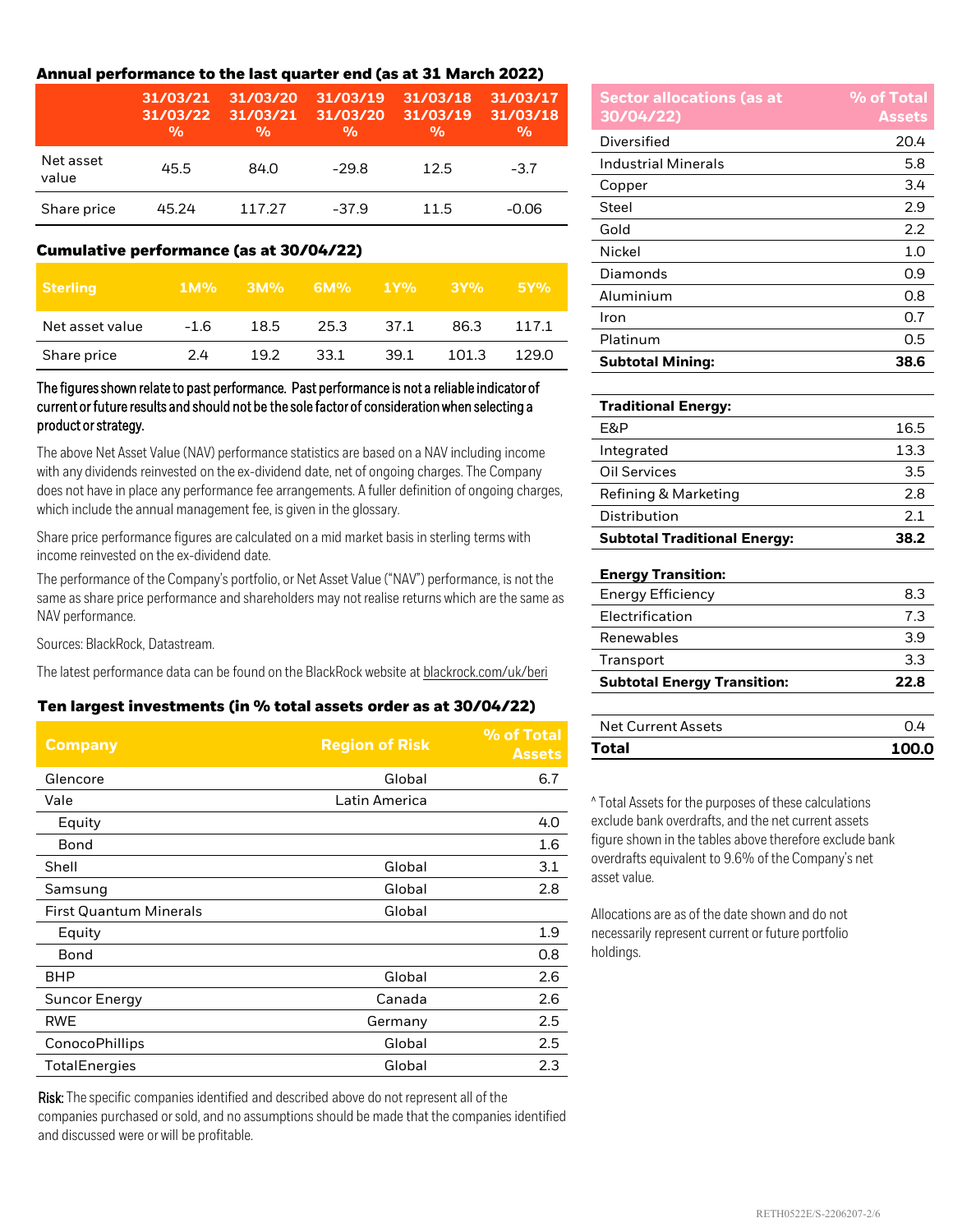#### **Comments from the Portfolio Managers**

Please note that the commentary below includes historic information on sector performance, commodity price performance and the Company's NAV performance.

### **The figures shown relate to past performance. Past performance is not a reliable indicator of current or future results.**

Commenting on the markets, Mark Hume and Tom Holl, representing the Investment Manager noted:

The Company's Net Asset Value (NAV) per share decreased by -1.6% during the month of April (in Sterling terms with dividends reinvested).

Global equity markets experienced a challenging month with concerns around economic growth, given the war in Ukraine, ongoing Covid-19 related lockdowns in China and the US Federal Reserve raising interest rates driving stock markets lower. The yield on US 10-year Treasuries increased from 2.35% to 2.94% as US consumer price growth hit 8.5%.

The mining sector pulled back in April on weakness across mined commodity prices. Ongoing Covid-19 lockdowns in China have led to a deterioration in demand conditions in the country. The mining sector also reported on Q1 production and cost results during the month. Overall, production numbers were disappointing, whilst cost inflation was also a key theme. Whilst weaker production was a negative for performance in April, it does indicate an even tighter supply and demand picture for the rest of the year. For reference, production of copper in Chile (which typically accounts for over 30% of global supply) was down by 7.2% year-on-year in March 2022, whilst the country's full year 2022 production is expected to be lower than it was in 2004.

Traditional Energy equities were largely resilient with energy prices remaining elevated. The war in Ukraine continues to impact the energy sector as Europe seeks to reduce its consumption of Russian oil and gas. It is also causing a shift in energy supply chains and the replumbing of the world's energy systems is leading to higher energy prices and in particular, higher prices in crude product markets, with diesel margins at all time high levels. Russia is a major exporter of diesel to European markets. The European Commission announced further sanctions on Russia, whilst the US Administration's release of 180 million barrels of oil from the Strategic Petroleum Reserve (SPR), at a rate of approximately 1 million barrels per day over a six-month period, began in April. Natural gas prices in the US rose sharply higher during the month with the US Henry Hub price rising by 29%

from \$5.64/mmbtu to \$7.48/mmbtu. For reference the price was \$3.82/mmbtu at the start of the year. In Europe natural gas prices remain well above \$30/mmbtu. The Brent and WTI (West Texas Intermediate) oil prices rose by 1.0% and 4.4%, ending the month at \$108/bbl and \$105/bbl respectively.

Within the energy transition theme, in a follow up to the REPowerEU proposals to improve energy independence, Portugal announced plans to tackle renewable energy planning bottlenecks. In the US, potential new anti-circumvention rules, which may come into force following a Department of Commerce investigation around solar panel imports and significantly reduced solar panel availability in 2022, led US solar companies to downgrade expected installations for 2022. California's regulators proposed raising the level of zero emission new car sales from 24% to 35% for 2026 and to 68% of new car sales by 2030. Elsewhere in a sign of how quickly EV sales are increasing, InsideEVs reported Chinese EV sales reached 20% in March selling 118% more EVs than just 12 months ago.

Commodity price moves sourced from Thomson Reuters Datastream as of 30 April 2022.

Unless otherwise stated all data is sourced from BlackRock as at 30 April 2022. All data points in US Dollar terms unless otherwise specified.

**Risk:** Reference to the names of each company mentioned in this communication is merely for explaining the investment strategy, and should not be construed as investment advice or investment recommendation of those companies.

Any opinions or forecasts represent an assessment of the market environment at a specific time and are not intended to be a forecast of future events or a guarantee of future results. This information should not be relied upon by the reader as research, investment advice or a recommendation.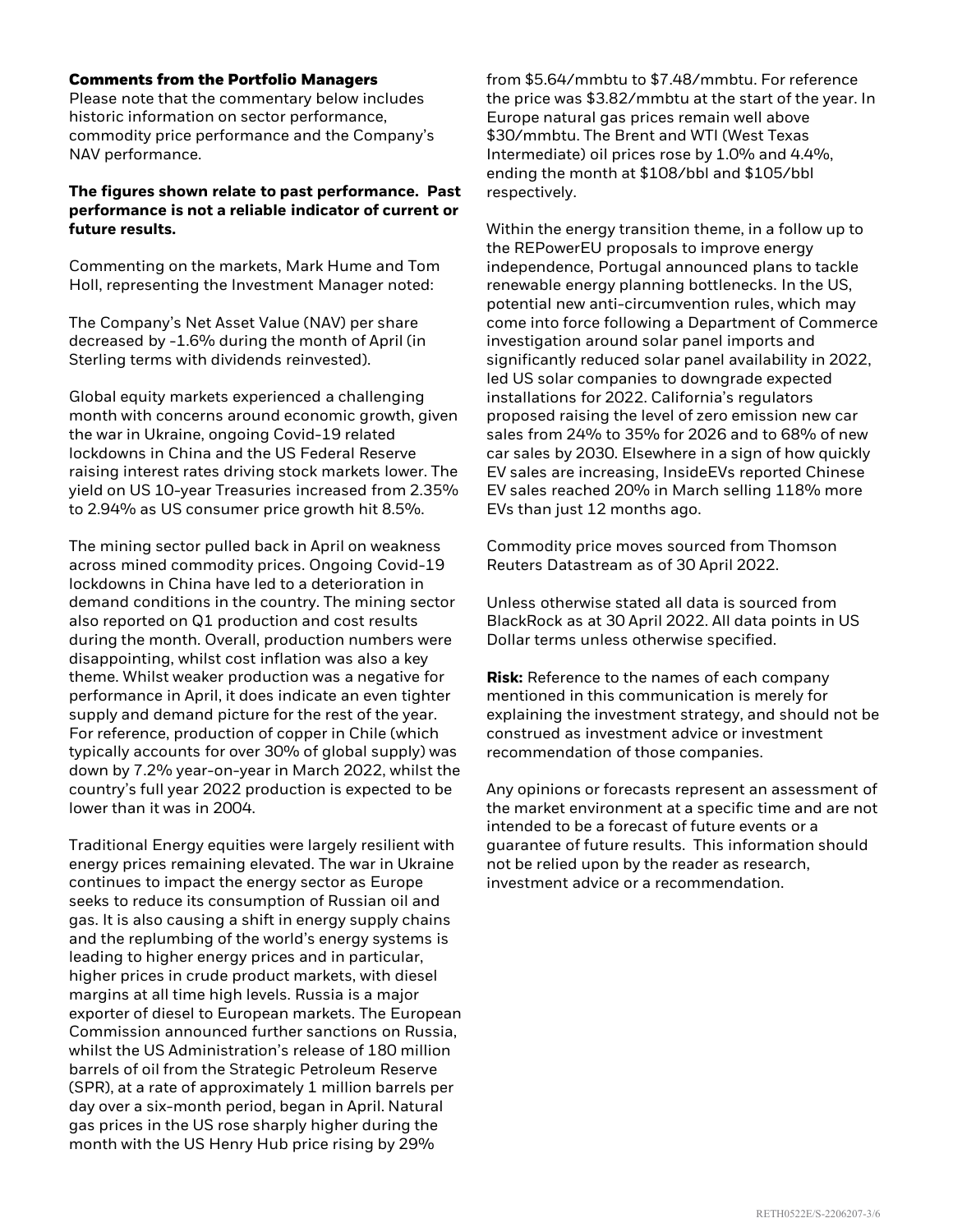| <b>Sector Allocation (as at</b><br>30/04/2022) | % of Total<br>Assets <sup>^</sup> |
|------------------------------------------------|-----------------------------------|
| Mining                                         | 38.6                              |
| <b>Traditional Energy</b>                      | 38.2                              |
| <b>Energy Transition</b>                       | 22.8                              |
| Net Current Assets <sup>^</sup>                | 0.4                               |
| Total                                          | 100.0                             |

^ Total Assets for the purposes of these calculations exclude bank overdrafts, and the net current assets figure shown in the tables above therefore exclude bank overdrafts equivalent to 9.6% of the Company's net asset value.

Allocations are as of the date shown and do not necessarily represent current or future portfolio holdings.

| <b>Country allocations (as at</b><br>30/04/2022) | % of Total<br><b>Assets</b> |
|--------------------------------------------------|-----------------------------|
| Global                                           | 53.2                        |
| USA                                              | 17.9                        |
| Canada                                           | 12.3                        |
| Latin America                                    | 6.5                         |
| Australia                                        | 4.3                         |
| Germany                                          | 2.5                         |
| Ireland                                          | 0.8                         |
| France                                           | 0.6                         |
| India                                            | 0.6                         |
| South Africa                                     | 0.5                         |
| Spain                                            | 0.4                         |
| Net Current Assets <sup>^</sup>                  | 0.4                         |
| Total                                            | 100.0                       |

## **Key company details**

| <b>Fund characteristics:</b>                                          |                                                                                                                                                                                               |
|-----------------------------------------------------------------------|-----------------------------------------------------------------------------------------------------------------------------------------------------------------------------------------------|
| Launch date                                                           | 13 December 2005                                                                                                                                                                              |
| Dealing currency                                                      | Sterling                                                                                                                                                                                      |
| Association of Investment Companies sector (AIC)                      | Commodities and natural resources                                                                                                                                                             |
| <b>Benchmark</b>                                                      | n/a                                                                                                                                                                                           |
| Traded                                                                | London Stock Exchange                                                                                                                                                                         |
| <b>Management</b>                                                     |                                                                                                                                                                                               |
| Alternative Investment Fund Manager (with effect from 2<br>July 2014) | <b>BlackRock Fund</b><br><b>Managers Limited</b>                                                                                                                                              |
| Portfolio managers                                                    | Mark Hume & Tom Holl                                                                                                                                                                          |
| Annual management fee                                                 | 0.8% of gross assets per annum. The Company is also<br>entitled to a rebate of the management fee in the event that<br>the Company's Ongoing Charges exceed 1.25% of net<br>assets per annum. |

| <b>Financial calendar:</b>                                           |                                               |                    |                |
|----------------------------------------------------------------------|-----------------------------------------------|--------------------|----------------|
| Year end                                                             | 30 November                                   | <b>Fund codes:</b> |                |
| Results announced                                                    | July (half yearly)                            | <b>ISIN</b>        | GB00B0N8MF98   |
|                                                                      | January/February (final)                      | Sedol              | BON8MF9        |
| <b>Annual General Meeting</b>                                        | March                                         | Bloomberg          | <b>BERI:LN</b> |
| Dividends paid                                                       | April/July/October and<br>January (quarterly) | Reuters            | <b>BERI.L</b>  |
| All a contract and a contract of the contract of the contract of the |                                               | Ticker             | BERI/LON       |

#### **Non-Mainstream Pooled Investments status**

The Company currently conducts its affairs so that its securities can be recommended by Independent Financial Advisers to ordinary retail investors in accordance with the Financial Conduct Authority's (FCA) rules in relation to Non-Mainstream Pooled Investments (NMPI) and intends to continue to do so for the foreseeable future. The securities are excluded from the FCA's restrictions which apply to non-mainstream pooled investments because they are shares in an investment trust.

#### **Want to know more?**

blackrock.com/uk/beri | General Enquiries: 0207 743 3000 | cosec@blackrock.com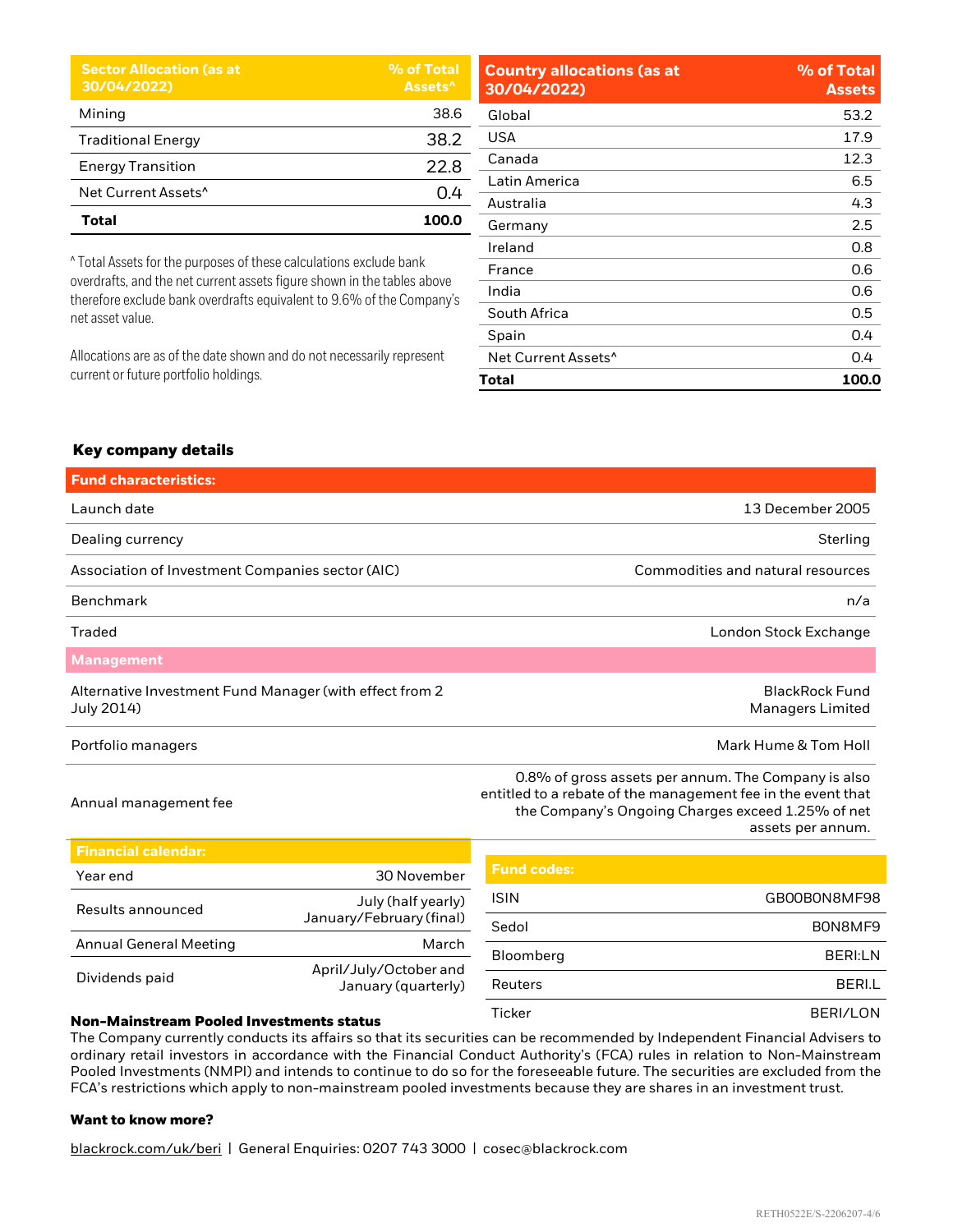# **Glossary of Terms**

# **Discount/premium**

Investment trust shares frequently trade at a discount or premium to NAV. This occurs when the share price is less than (a discount) or more than (a premium) to the NAV. The discount or premium is the difference between the share price (based on mid-market share prices) and the NAV, expressed as a percentage of the NAV.

Discounts and premiums are mainly the consequence of supply and demand for the shares on the stock market.

# **Gearing**

Investment companies can borrow to purchase additional investments. This is called 'gearing'. It allows investment companies to take advantage of a long-term view on a sector or to take advantage of a favourable situation or a particularly attractive stock without having to sell existing investments.

Gearing works by magnifying the company's performance. If a company 'gears up' and then markets rise and the returns on the investments outstrip the costs of borrowing, the overall returns to investors will be even greater. But if markets fall and the performance of the assets in the portfolio is poor, then losses suffered by the investor will also be magnified.

# **Net yield**

The net yield is calculated using total dividends declared in the last 12 months (as at date of this factsheet) as a percentage of month end share price.

# **NAV (Net Asset Value)**

A company's undiluted NAV is its available shareholders' funds divided by the number of shares in issue (excluding treasury shares), before making any adjustment for any potentially dilutive securities which the Company may have in issue, such as subscription shares, convertible bonds or treasury shares. A diluted NAV is calculated on the assumption that holders of any convertibles have converted, subscription shares have been exercised and treasury shares are re-issued at the mid-market price, to the extent that the NAV per share is higher than the price of each of these shares or securities and that they are 'in the money'.

The aim is to ensure that shareholders have a full understanding of the potential impact on the Company's NAV if these instruments had been exercised on a particular date.

# **Ongoing charges ratio**

Ongoing charges  $(% = 0)$ 

Annualised ongoing charges Average undiluted net asset value in the period

Ongoing charges are those expenses of a type which are likely to recur in the foreseeable future, whether charged to capital or revenue, and which relate to the operation of the investment company as a collective fund, excluding the costs of acquisition/disposal of investments, financing charges and gains/losses arising on investments. Ongoing charges are based on costs incurred in the year as being the best estimate of future costs and include the annual management fee.

# **Options**

An option is a contract that offers the buyer the right, but not the obligation, to buy (call) or sell (put) a security or other financial asset at an agreed-upon price (the strike price) during a certain period of time or on a specific date (exercise date) for a fee (the premium). The sale of call or put options on stocks that are believed to be overpriced or underpriced, based on the assumption that the options will not be exercised, is referred to as an 'options overwriting' strategy. The seller of the option collects a premium but if the option subsequently expires without being exercised, there will be no down side for the seller. However, if the stock rises above the exercise price the holder of the option is likely to exercise the option and this strategy can reduce returns in a rising market.

The Company writes options to generate income and for efficient portfolio management. Risk is mitigated by ensuring that any call options are covered (meaning that call options are only written in respect of stocks already owned within the Company's portfolio such that, if the options are exercised, the Company does not need to purchase stock externally at fluctuating market prices to meet its obligations under the options contract). Any use of derivatives for efficient portfolio management and options for investment purposes will be made on the basis of the same principles of risk spreading and diversification that apply to the Company's direct investments.

# **Share buyback**

Share buyback is when a company buys back its own shares from investors. Once shares are repurchased they may either be cancelled or held in treasury for redistribution at a future point in time. A company will typically use share buyback powers to increase demand for its shares when its stock is undervalued in the market. Share buybacks reduce the number of shares in circulation, which can increase the share value and the earnings per share (EPS). RETH0522E/S-2206207-5/6